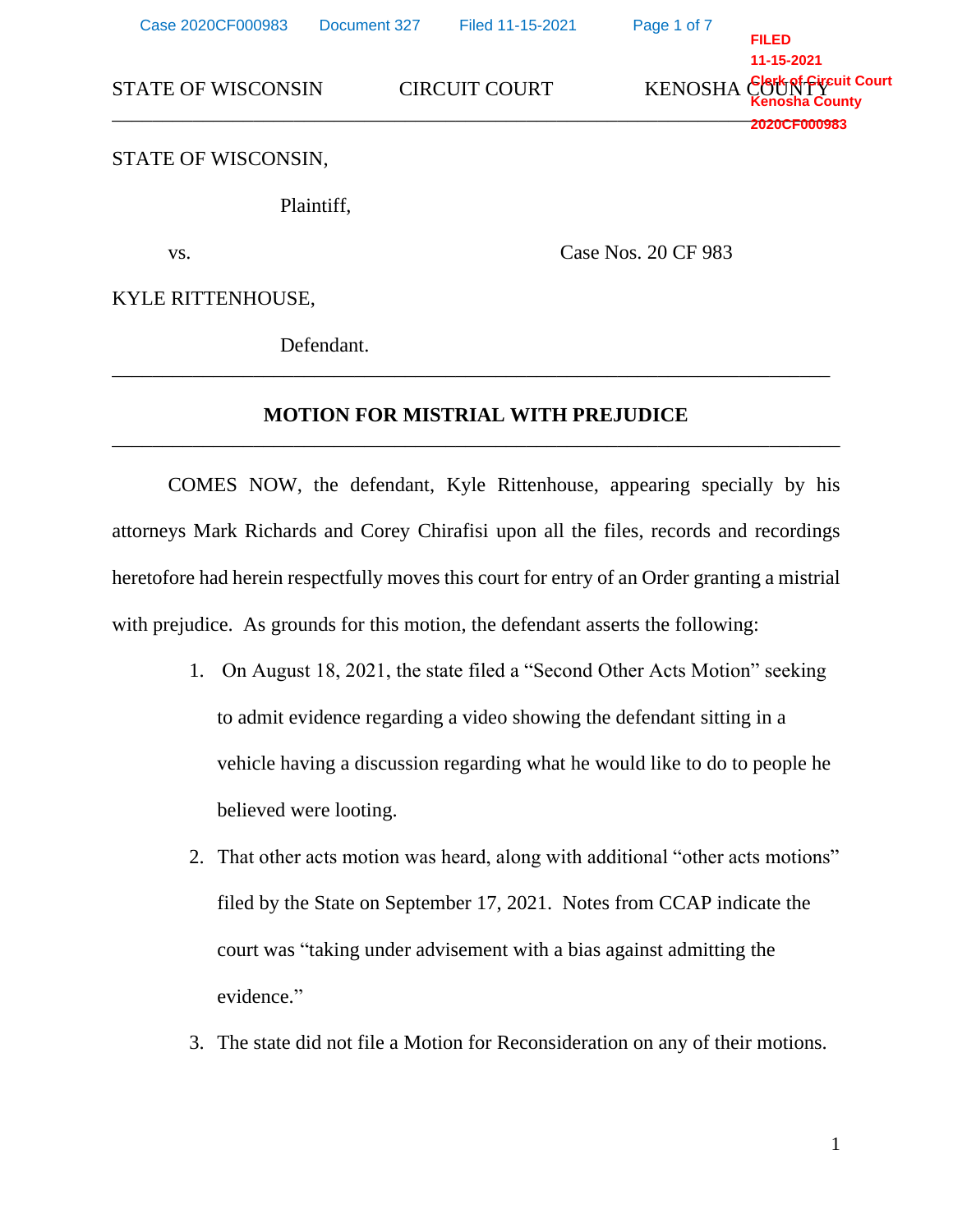- 4. On November 8, 2021, Kyle Rittenhouse chose to exercise his right to testify in his defense. Prior to testimony, the Court conducted a colloquy with Mr. Rittenhouse regarding his rights. Further, the Court inquired about other areas of possible inquiry, including Wis. Stat. §906.08 and §904.04. The state indicated they believed the Court "left the door open on some of those things."
- 5. The Court then indicated that after thinking about it, there was nothing that the Court heard in the case that would change the Court's mind on any of the rulings.
- 6. The Court then stated, "unless there is something else on that?" The state did not indicate they had anything else to say about that ruling.
- 7. On cross examination, the state asked the defendant, "since August 25, 2020, this is the first time you told this story." The Court sustained the defense objection. Shortly thereafter, the prosecution stated to the defendant, that he sat through the trial, had an opportunity to watch videos played in court, he had the opportunity to listen to testimony of all 30 witnesses that testified and after all that, now you are telling your side of the story.
- 8. That question required the Court to excuse the jury and remind the state that the defendant has a constitutional right to post arrest silence. The Court indicated that the prosecution was either over the line or right up on the line and that the Court didn't want any other problems.

2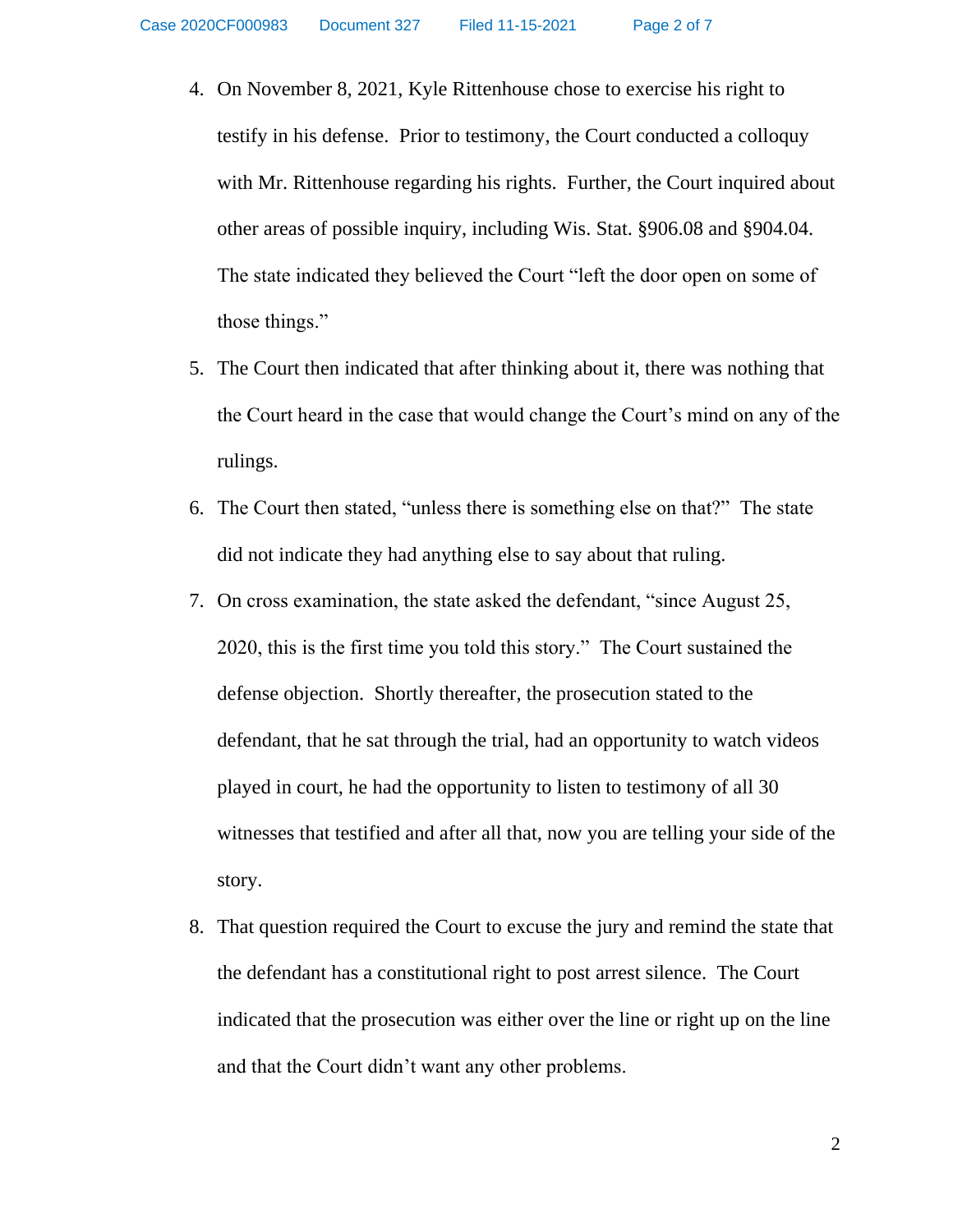- 9. Then after being warned about post arrest silence, the state violated the Court's order regarding the admission of "other acts evidence" by asking the defendant, "you have previously indicated that you wished you had your AR 15 to protect someone's property." The Court again admonished the state for violation of the previous court order.
- 10. The defendant moved for a mistrial with prejudice. The Court indicated that it would take the motion "under advisement."
- 11. After lengthy comment, the prosecutor then stated, "I thought, my good faith belief- you had left the door open a little bit, now we had something new and I was going to probe it." The court responded, "I don't believe you."
- 12.On November 5, 2021, the fifth day of trial on this case, the prosecution turned over to the defense footage of a drone video which captured some of the incident from August 25, 2020. The problem is, the prosecution gave the defense a compressed version of the video. What that means is the video provided to the defense was not as clear as the video kept by the state. The file size of the defense video is 3.6 MB and the state's is 11.2 MB. Further, the dimensions on our video are 480 x 212, the state's, 1920 x 844. The video which was in the state's possession, wasn't provided to the defense until after the trial concluded. During the jury instructions conference, the defense played their version of the video for the court to review. The state indicated their version was much clearer and had their tech person come into court to have the court review their clearer video. The video is the same, the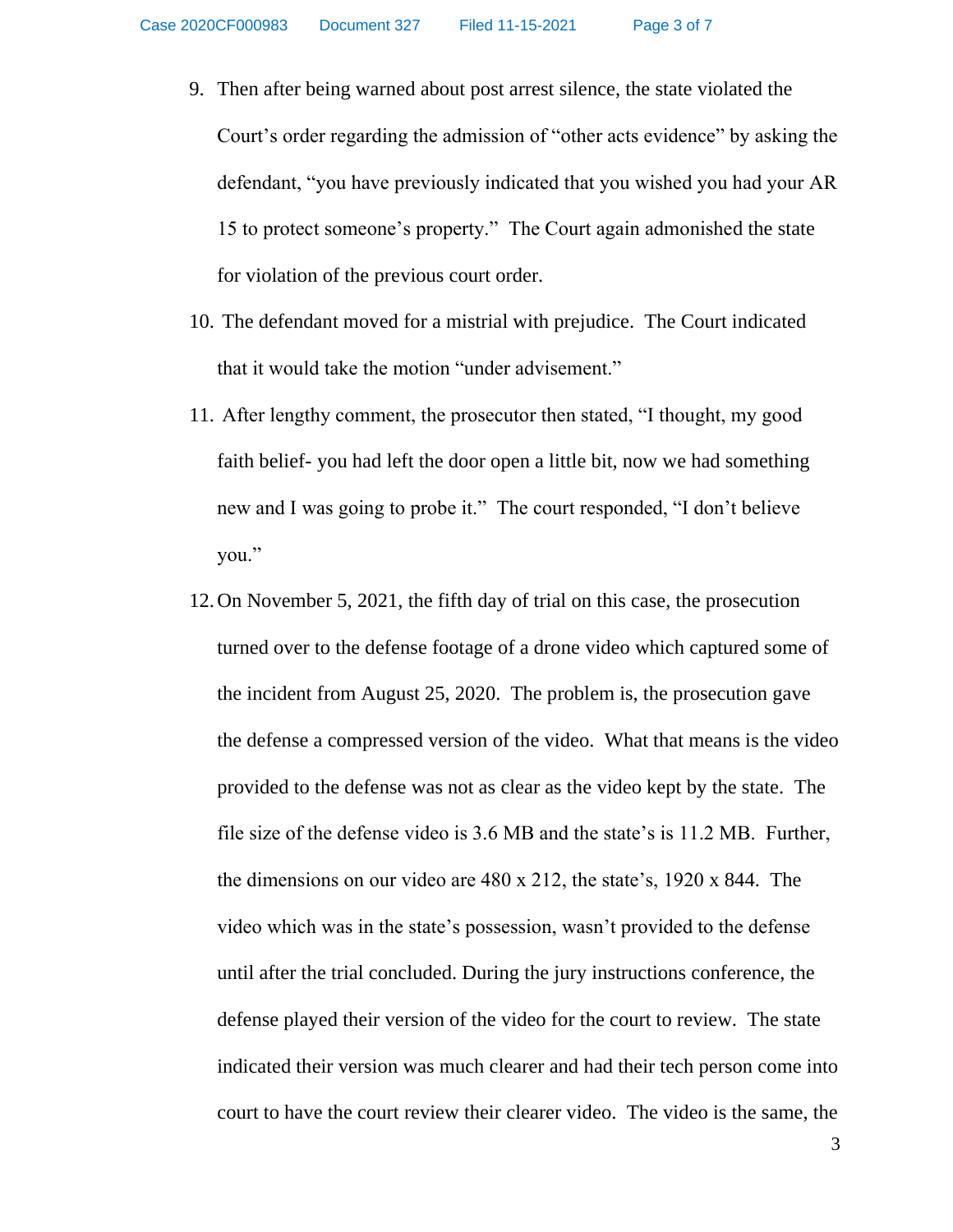resolution of that video, however, was not. The state did not provide their quality video to the defense until Saturday, November 13, 2021, and only did so upon specific request by Attorney Wisco—two days before closing arguments and after the evidence had been closed.

- 13.Ordinarily, where mistrial is granted on the motion of the defendant, it is presumed that defendant has made the election to abandon the valuable right of being tried before a single tribunal. However, a different rule applies when the mistrial motion is induced by prosecutorial "overreaching." In such a case, it is asserted, the constitutional prohibition against double jeopardy will bar retrial. *State v. Copening*, 100 Wis.2d 700, 303 N.W.2d 821 (1981).
- 14. The following elements are required in order to bar retrial of a defendant who moved for and obtained mistrial due to alleged prosecutorial overreaching: (1) The prosecutor's action must be intentional in the sense of a culpable state of mind in the nature and awareness that his activity would be prejudicial to the defendant; and (2) the prosecutor's action was designed either to create another change to convict, that is, provoke a mistrial in order to get another "kick at the cat" because the first trial is going badly, or to prejudice the defendant's rights to successfully complete the criminal confrontation at the first trial. *Id*. at 714.
- 15. The prosecutor's conduct was clearly intentional. Initially he asked the defendant about post-arrest silence and that objection was sustained. He then did it again, moments later. Further, prior to the defendant taking the

4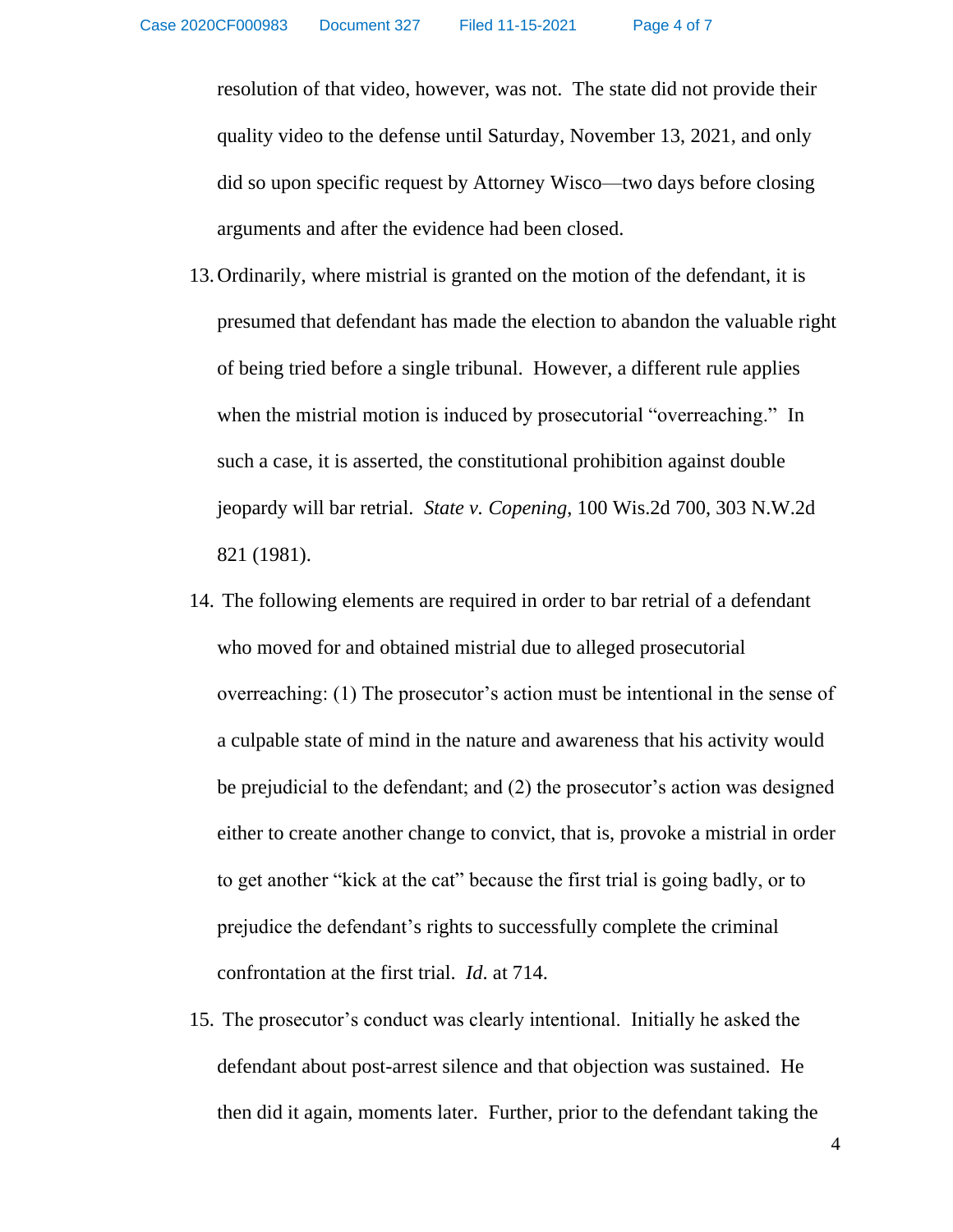stand, the Court not only foreclosed the introduction of "other acts evidence," the Court stated, "unless there is something else on that" and the state said nothing. Shortly thereafter, they violated the Court ruling. That behavior by the state was intentional and he knew it would be prejudicial to the defendant, he had previously attempted to get the evidence admitted as a bad act.

- 16. As it relates to the compressed drone footage. The prosecution should be required to explain to the court why they did not copy the footage for the defendant with the same quality as their copy. The video footage has been at the center of this case. The idea that the state would provide lesser quality footage and then use that footage as a linchpin in their case and it is the very reason they requested and were granted the provocation instruction by the Court. The failure to provide the same quality footage in this particular case is intentional and clearly prejudices the defendant.
- 17. This record has bad faith on the part of the prosecutor. We know that because he attempted to inform the court of his good faith basis for asking questions regarding the inadmissible evidence, and was told "I don't believe you."
- 18.If it is not a good faith basis for seeking admission of previously excluded evidence, then it is bad faith. The Court has made the statement that it does not believe the prosecutor's statement. It is reasonable to conclude the court believes bad faith was involved.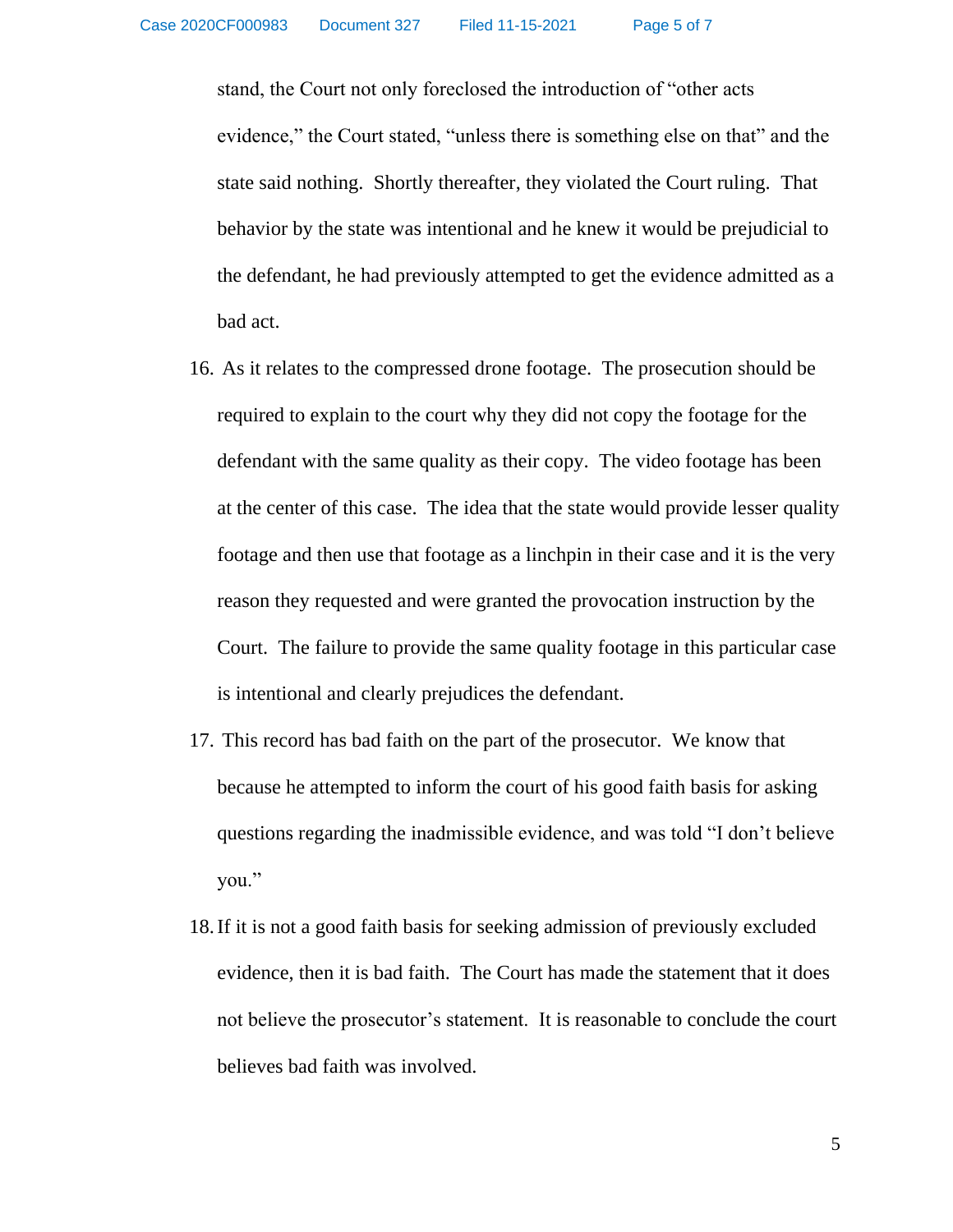- 19. Further, the outcome of this case is in no way a foregone conclusion for the state. Unlike the facts of *Copening* in which the trial court stated, "At that point….in the Court's view Mr. Zapf could have gone on vacation and not argued the case and it probably would have been difficult for you (the defense counsel) to convince the jury that they should find him not guilty." *Id*. at 720.
- 20.The testimony in this case up to that point had not gone very well for the prosecution. Mr. Grosskreutz acknowledged that he was worried for the defendant's safety when "jump kick man" and Anthony Huber were attacking him. Mr. Grosskreutz stated that any time head trauma was involved it was a concern. Thereby assisting the defendant's self-defense claim for "jump kick man" and Anthony Huber. Further, Mr. Grosskreutz testified that the defendant did not fire at him until he had advanced on the defendant with his gun pointing at the defendant. Thereby providing a reasonable basis for self-defense on that charge.
- 21. Testimony by the medical examiner was also problematic for the state. Dr. Kelly testified that the soot on Mr. Rosenbaum's hand made it likely he was holding onto the barrel of the defendant's firearm and the time he was shot. Which supports the testimony of Richie McGinniss.
- 22. The state has repeatedly violated instructions from the Court, acted in bad faith and intentionally provided technological evidence which was different from theirs.